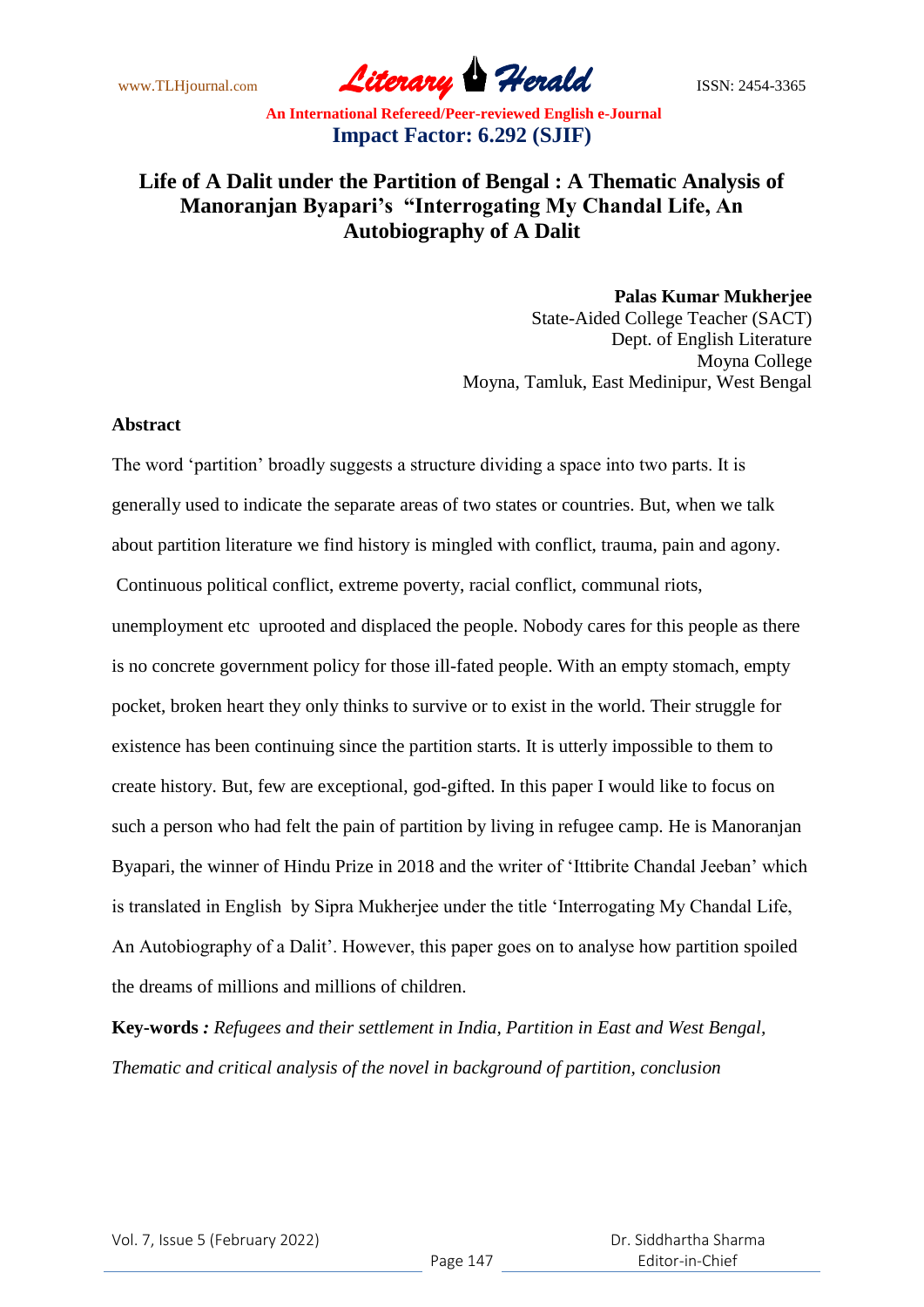www.TLHjournal.com **Literary Herald** ISSN: 2454-3365

#### **1. Refugees and their resettlement in India**

The people displaced by partition were 'refugees' in the sense that they had not left their homes voluntarily. The two new governments did not organise an orderly exchange of population. Refugee resettlement became the immediate challenge for all governments. The Indian government established an emergency committee of the cabinet to deal with the crisis in Delhi, and a Ministry of Relief and Rehabilitation to look after the refugees. In view of large-scale influx of displaced people, the notion of 'evacuee property' to be Protected by government, for any future return of those who had left for Pakistan, became an empty rhetoric because it was almost impossible to force the refugees who settled in the empty houses of Muslims. (This, at a later time, made the return of the refugees impossible).

 Some refugees were accommodated temporarily in refugee camps, which were run till 1949. For urban refugees, the government started industrial and vocational training schemes, and even grants were given to start small businesses or industries. The rural refugees were given land, agricultural loans and housing subsidies. Although, the state government and the central government mobilised massive resources, it was still not adequate and a general trend of differentiated entitlements to such benefits was observed. For example refugees with social and cultural capital – class and caste status and political connections – often got the better deal, while the depressed classes were given little or no consideration.

### **2. Partition in East and West Bengal**

The problem of partition was much more prolonged and complicated in Bengal. By 1948, only a small group of high-caste, landed or middle class Hindus migrated to West Bengal by arranging exchange of property or jobs on individual levels. But during December 1949 and January 1950, due to a fresh outbreak of violence in Khulna, a large number of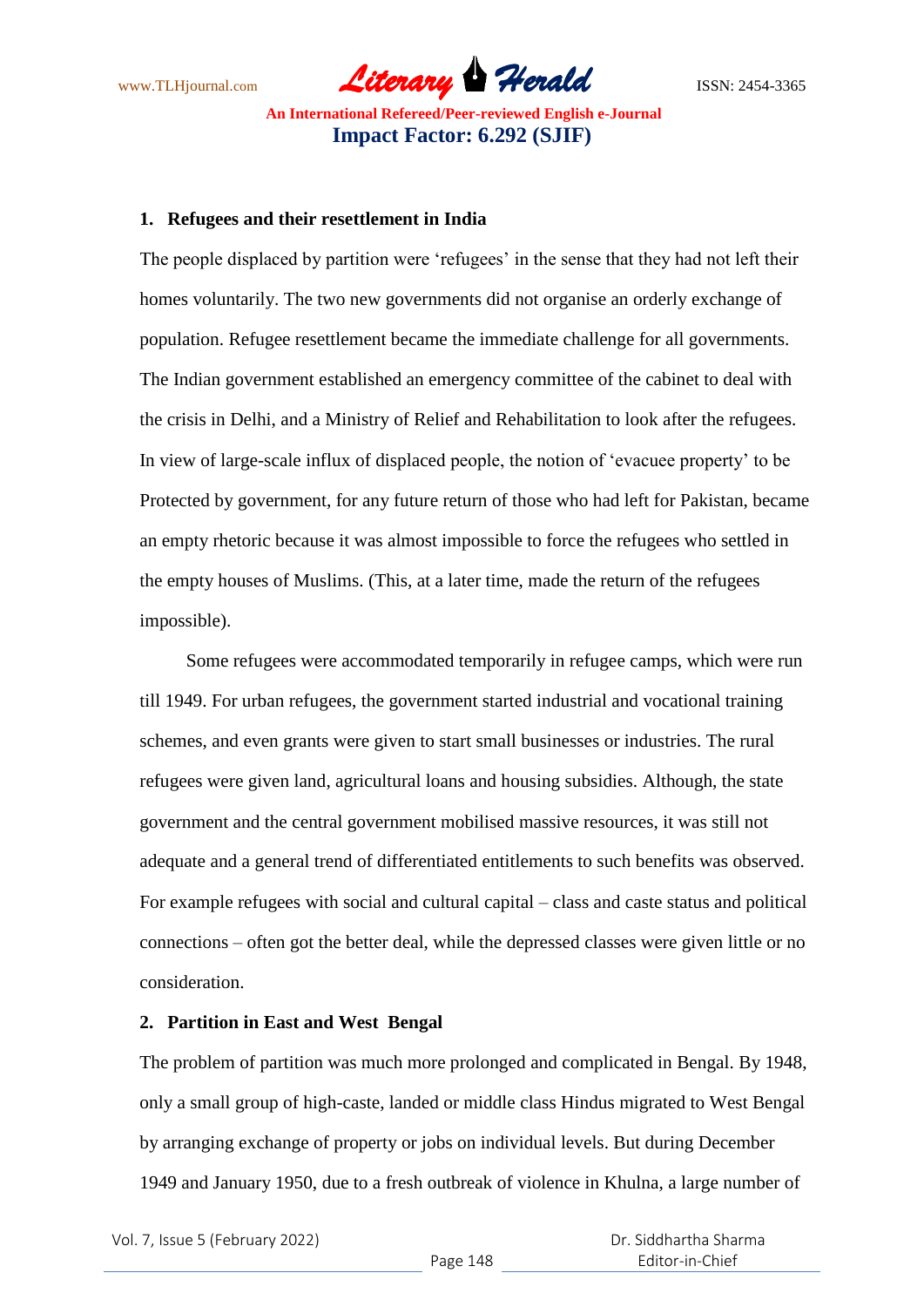www.TLHjournal.com **Literary Herald ISSN: 2454-3365** 

peasants started to leave East Pakistan. In revenge, anti-Muslim riots started in February 1950 and forced about one million Muslims to leave West Bengal. This further aggravated anti-Hindu violence in East Pakistan and by 1951, about 15 lakh Hindu refugees arrived in West Bengal. But the Indian government didn't recognise these migrants as refugees and Nehru tried to send them back.

#### **3. Thematic and critical analysis of the novel in the background of partition**

*There is this Bangal – a novel and strange beast,*

*Jumps up a tree sans a tail – flown in from the east*

*These lines were penned by a Ghoti poet. In the eyes of the Ghoti of West Bengal, the Bangal is always an outsider. The people who have come from another land are now in the process of appropriating their culture, their literature, their jobs and their trade. The hostility was so intense that violence could be sparked off any day. (p. 41)*

 Since his childhood Manoranjan Byapari always tries to find a solution of this question and issue. Our present novel is written in first person which is an autobiography of the writer who belongs to a dalit family of East Bengal. He was born in a place Turukkhali near the village of Pirichpur in Barishal district now in Bangladesh. Here, Byapari focuses the story of his life in East Bengal and later West Bengal after the partition. He was the elder son of his family. His father was a contractual labourer worked in pittance and toiled hard to maintain his family. His mother was a lady whose heart was too full of the milk of human kindness.

 Byapari unlocks his heart by telling a true story of their life in East Bengal. Their previous title was Mondal and it was a funny incident that they got the title Bypari. It was because of the business acumen of his grandfather related a saree which he gifted his wife. They lived a happy life in Turuk-Khali and was respected by all. He recalls how his grandfather had chosen his mother as daughter-in-law only by seen her streaming black hair when she was filling water in a tiny pot at the river bank. However, Byapari's family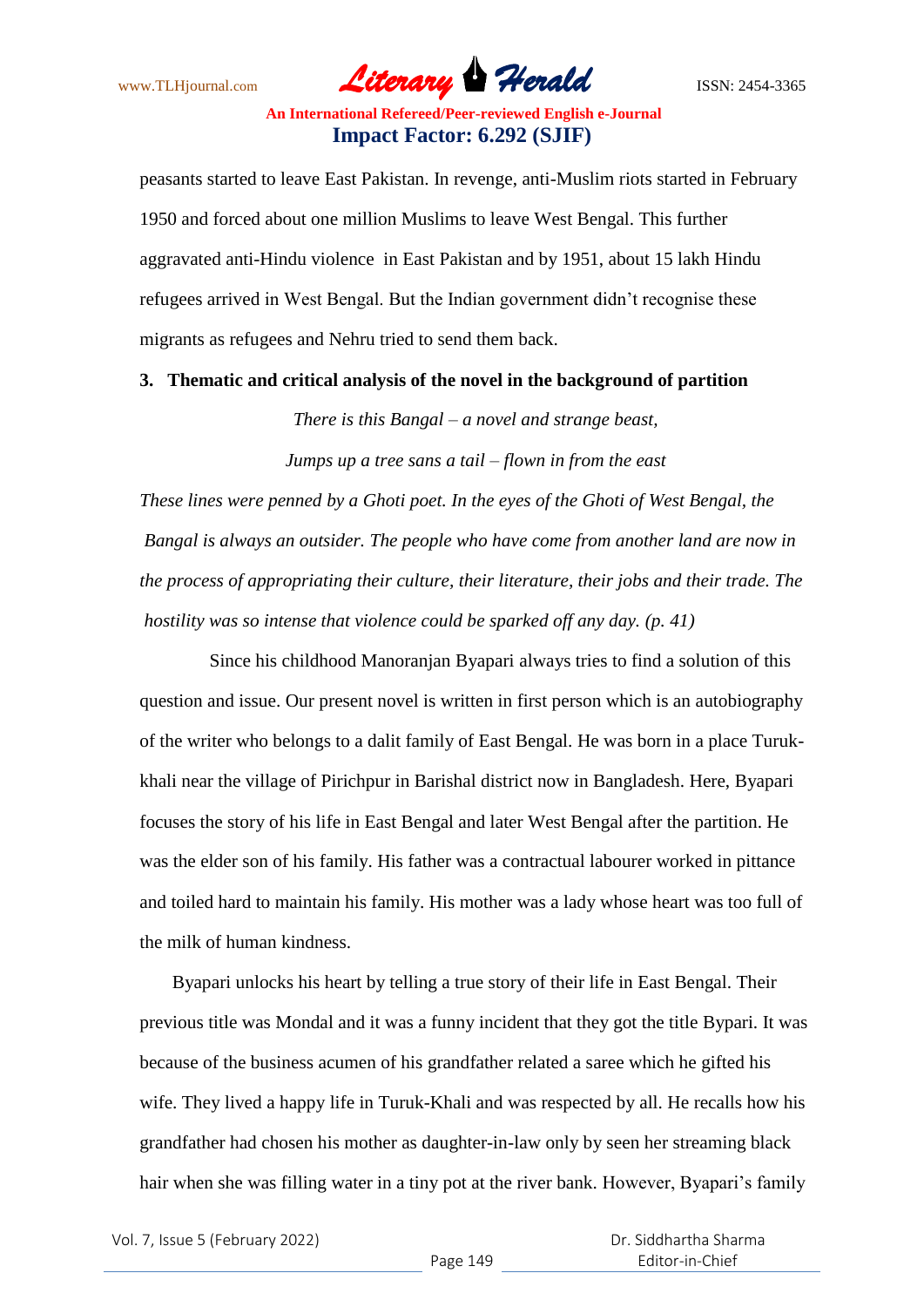www.TLHjournal.com **Literary Herald ISSN: 2454-3365** 

belonged to Namashudra Caste, at present popularly known as Matua religion which was founded by Harichand Thakur. In East Bengal, Jessore, Khulna, Faridpur and Barisal districts were mainly occupied by the Namashudras. They had poverty in their family but their was a happiness to live in motherland or birth place. But the situation had changed when a communal riot began in East Bengal just after his birth in 1950 or 1951. Communal riots had engulfed the land of Nanak, Kabir, Buddha and Chaitanya and a split had taken place between East and West Bengal. He still remembers one of his uncle had to lost his caste and had to take a caste named Khere (one who converted from Hinduism to Islam) because he was saved a treated by a Muslim.

 This partition and fratricidal incident caused millions and millions of people to flee from their own land and compelled them headed towards a destiny which was unknown and uncertain to them. Byapari indirectly points out the intolerance of high-born Hindus were responsible for this riot. By giving a simple illustration he describes hat most of the ancestors of Muslims had been Hindus who had been cast off by intolerant Hindu society for some trivial incident or the other. That is why he says *"That poison tree was now beginning to bear its fruit, and the oppressed were now leading a bloody wave of revenge." (p. 14)*

 Byapari along with his family had to left his Turuk-khali. His father was against to shift from East to West. He had been assured by Muslims of his safety as they had a good relation with Muslims. His father was hesitating and finally left his motherland. A new life begins in a new geographical region. It was overloaded with struggle, emptiness, nothingness and uncertainty. It was too much to bear the feelings when one had to displace from his own land. However, Byapari and his family spent a few days in Sealdah station and then they were taken to the Shiromanipur Refugee Camp in Bankura district. They started to live with a few thousand families in a congested area where there were only two tube wells, no lavatory, no electricity. Lead a life in any way was a luxury.

Vol. 7, Issue 5 (February 2022)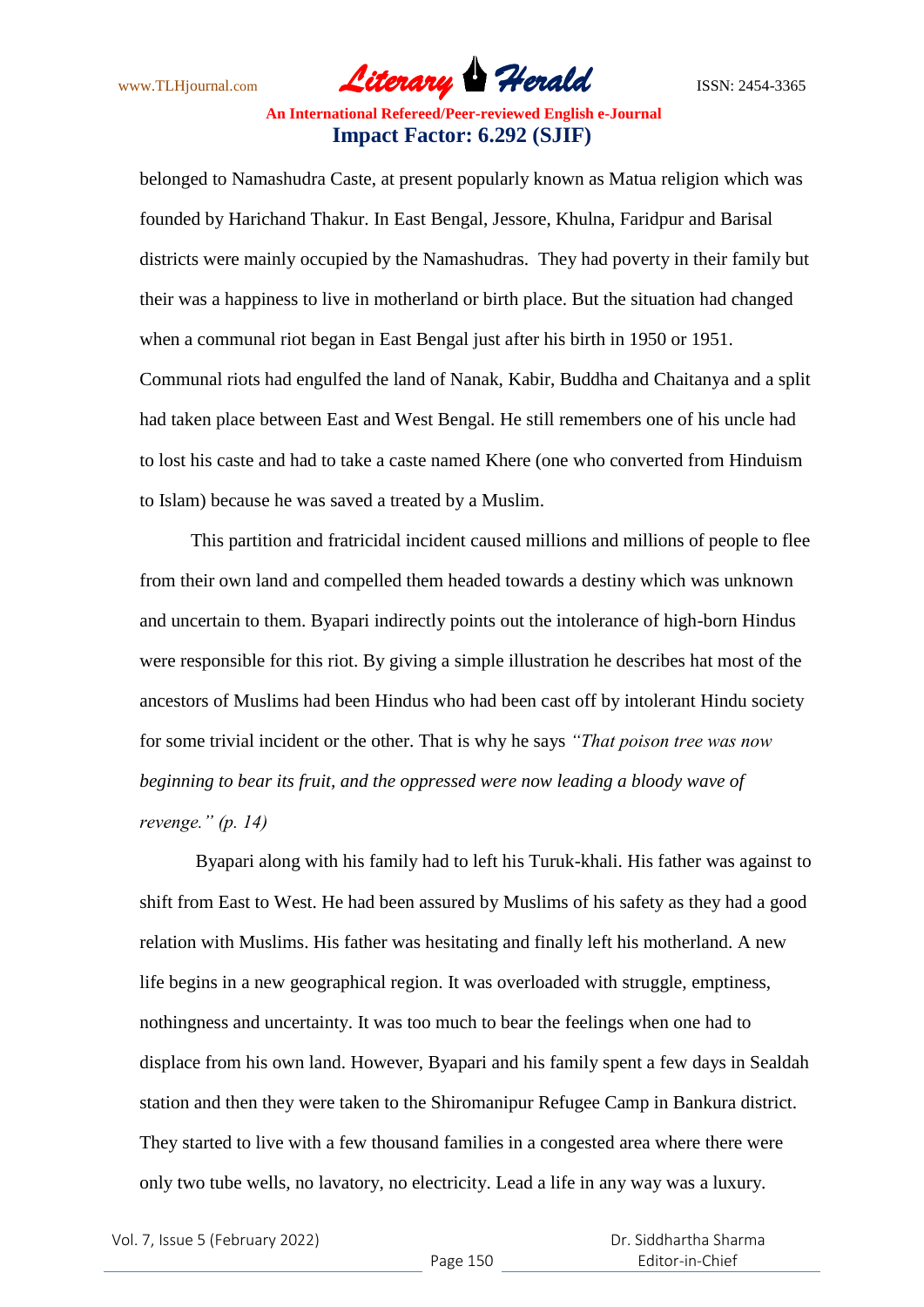www.TLHjournal.com **Literary Herald Herald** ISSN: 2454-3365

 The problem they had to face most was the scarcity of drinking water, because Bankura was dry and drought prone area. They were given some rice, lentils and some cash per head every fortnight by government. They received total twenty rupees and thirteen annas. The rice which was given was rotten and inedible. So, when his father receive a dole he would take a half day leave and go off to Bishnupur Choowk market for shopping. That was the day they would have a full meal off fish curry and good rice. The food that they would taste like manna from heaven.

 Day by day the situation became worse when epidemic began because of extreme heat, bad food and unhygienic environment. A doctor was there, but there was no life saving medicine and medical equipments. So people has to depend on fate and god. They had no smile on face, no expression, no happiness. Only one could hear the lament of a bereaved mother or bereaved family *"O my precious, my jewel, don"t go away!" (p. 18)* Byapari himself was affected but somehow managed to escape from death. He is a born fighter or else how could he escape from danger again and again? Byapari's education was started but due to lack of money he had to quit.

 Their problem rises high when government declare that they would stop the camp and the refugees would be send Andaman and Dandakaranya. The Communists Party of Bengal turns up in the plot. They assure the refugees that they will protest for them*. "We are with you" they said. "We will hold agitations to press your demands." (p. 22)* The camp closed and they started hunger strike and protest. Government did not pay any heed to them that is why they quit from strike. Thinking of his family, Byapari joined in a household job where he was given two meals a day. His dreams get shattered and he laments again and again over his lost childhood. *"My dreams thus were not coloured at all. They were dark and fearsome, the face of a reality red in its tooth and claw, the flaming of her terrifying eyes haunting my life persistently." (p. 31)*

As the camp closed Byapari along with his family moved Ghola Doltala, another

| Vol. 7, Issue 5 (February 2022) |  |  |
|---------------------------------|--|--|
|---------------------------------|--|--|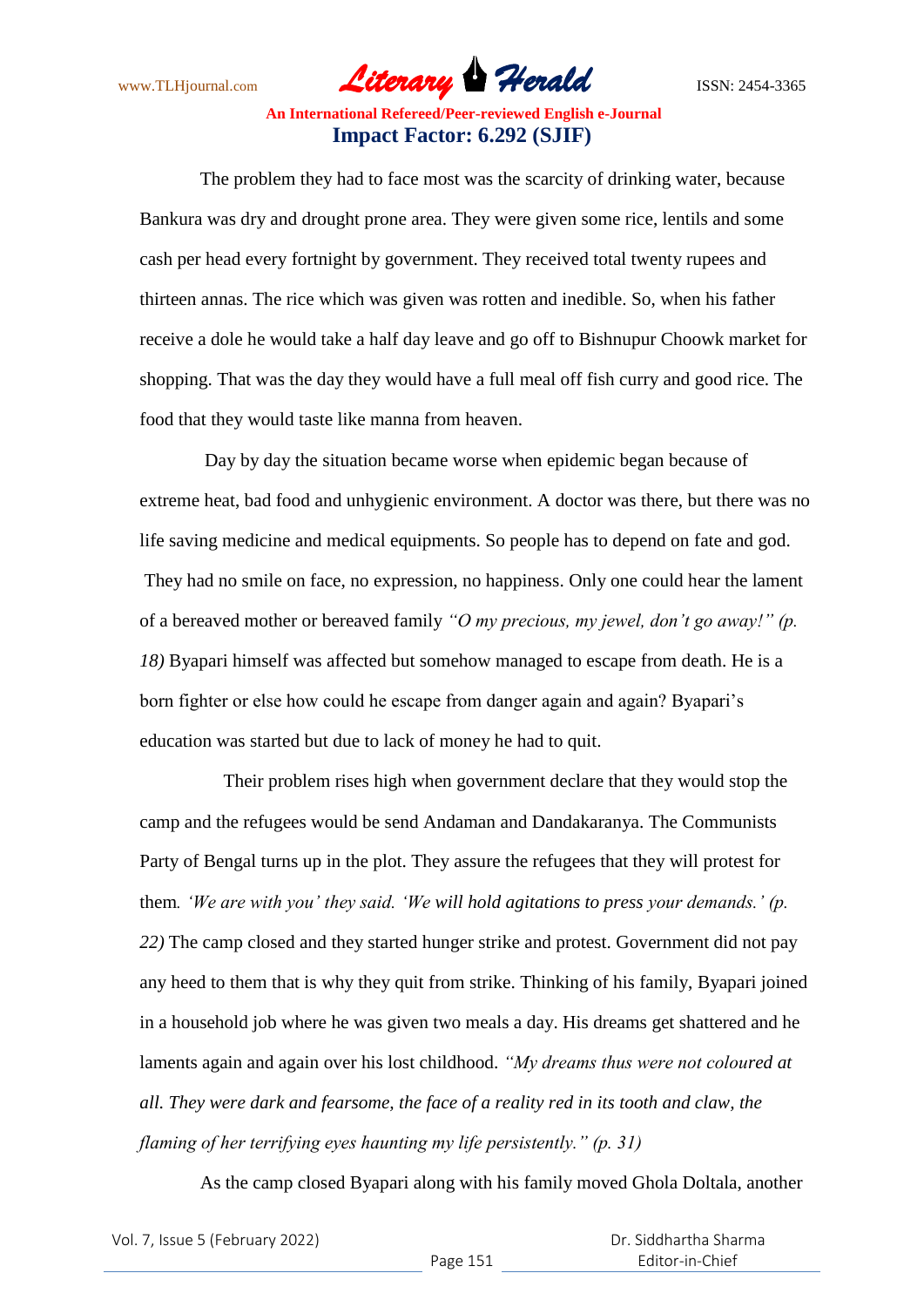www.TLHjournal.com **Literary Herald Herald ISSN: 2454-3365** 

camp where some of his uncles lived and started to earn by making mat from hogla grass which grew in abundance in Garia and Bantala area. It was 1960s when Bengal was creeping towards a deadly food shortage. They had to eat poultry food known as 'khud'. Extreme hunger maddened them. Indo-China war begins. People were not at all sure whether they would exist or not. In a hut beside the railway line canals they had to live one upon another. It was like a rat hole. Byapari humourously laments *"In few years man, proclaiming the glories of science, would be setting feet on the moon in the same world some would be moving into increasingly animal-like existence in their rat holes". (p. 34)*

 Byapari remembers his days of Jadavpur and the ill-fated people of Marichjhapi where out of thirty thousand families maximum were missing. His father started to work in Jadavpur area, Bagha Jatin Crossing. Every day his father woke up at three o'clock at dawn and caught train from Ghutiari Sharif Railways Station. Day by day situation become worse. Byapari's father got ill, his sister Manju died without treatment. They had to wear torn clothes. His mother was unable to step outside in the daylight because of her ragged saree which was given during her days in Shiromonipur refugee camp. Bypari was mentally collapsed day by day and at last left his house with a heavy heart, empty stomach and empty pocket. *"My heart was crying for the family I was leaving behind". (p. 39)*

 Leaving home, Byapari started a new life. Again and again he was humiliated by caste Hindus or the people belongs to upper class. During his staying in Bramhin's house he was treated as an untouchable. *"I was a Namashudra, that caste group which had earlier been Chandal. These people knew this and treated me as dirty detestable animal". (p. 42)* Byapari had seen riot in Ghutiari Sharif and Park Circus of that time. He had managed to save of his life during this time. He had seen how a trivial matter be the cause of a fratricidal riot. At the same time he undertook different type of jobs to earn his livelihood. In this way, through the different experience he became mature. In his ten or

Vol. 7, Issue 5 (February 2022)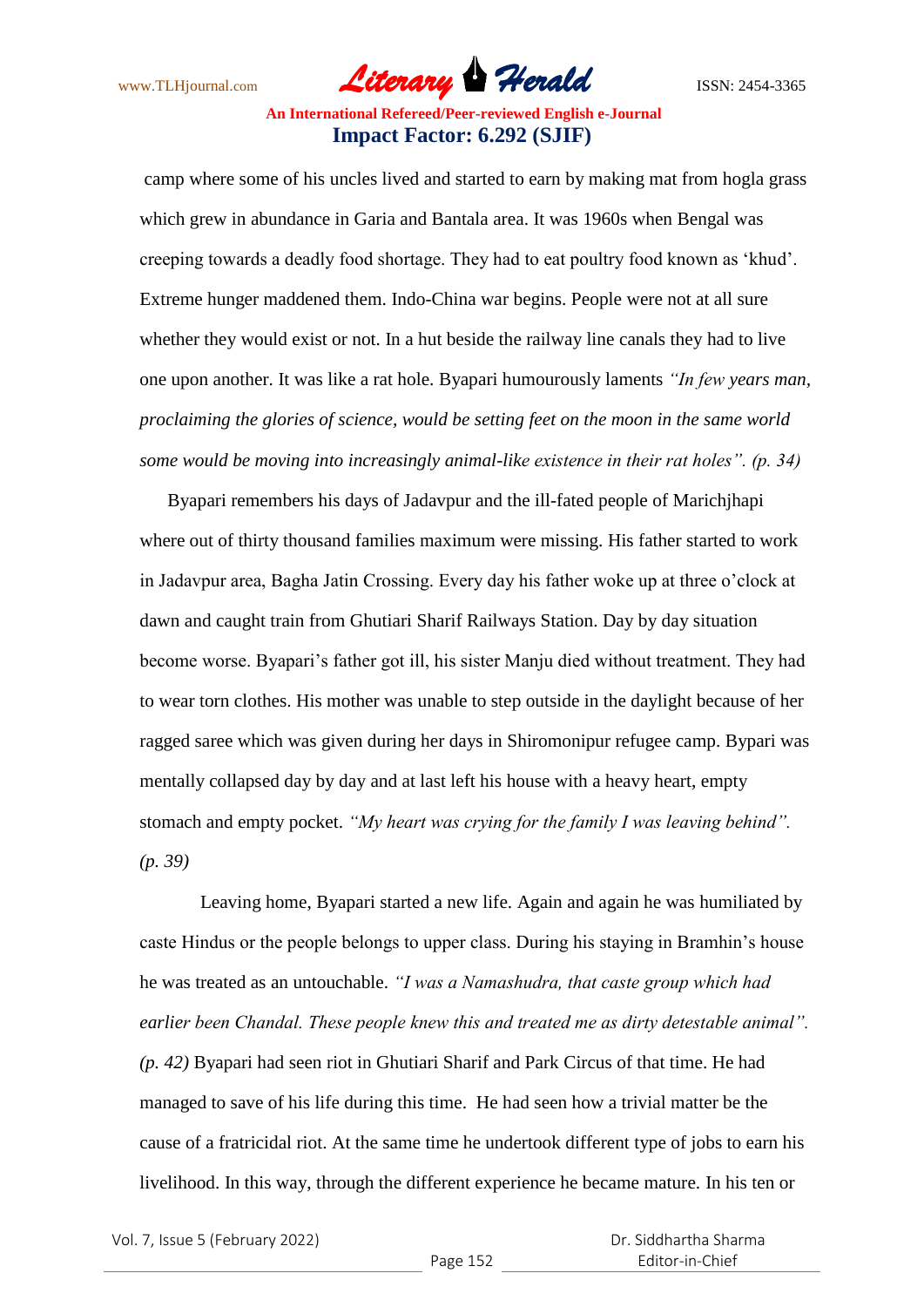www.TLHjournal.com *Literary Herald*ISSN: 2454-3365

twelve years of age he had seen the hard core reality of the world where a grain of rice is expensive, where there is no sympathy and tenderness for the poor. The lives of the poor depend on the mercy of god who are beaten from pillar to post until they die. Here Byapari is the representative of millions of millions of refugees and untouchables who get nothing but contribute much for the society. However, it was partition which spoiled his childhood and turned his life into a different rocky track.

#### **4. Conclusion**

The whole discussion rotates around a single character, the protagonist Manoranjan Byapari. Partition has displaced him, uprooted him from his own land, snatched away his Childhood, his dreams, his aim, ambition and goal, his family, siblings and make him a naked fakir without clothes, food and shelter who wanders here and there in search of 'roti, kapda aur makaan'. From the beginning to the end he highlights what he losses and what he gains, his mental agony, his trauma with an aching heart. He was a beast burden who toiled hard to maintain his family and finally unable to adjust and left from rooster coop domestic life. However, he had a tremendous spirit and will power like Ulysses of Tennyson who believed *"To strive, to seek, to find, and not to yield"*. Like Tennyson he has tasted every drops of life and finally becomes a name. But he is an exception among the millions. Overall, it will be not an exaggeration to say that partition had broken the dream and future of millions of refugees and made them destitute.

### **Works Cited:**

- *1.* Byapari, Manoranjan. *"Interrogating My Chandal Life, An Autobiography of a Dalit" (Mukherjee, Sipra. Trans*). New Delhi, SAGE Samya. 2018. Print.
- 2. Ahir, Rajiv. *A Brief History of Modern India. New Delhi. Spectrum Books (P) Ltd*. 2018. Print

Vol. 7, Issue 5 (February 2022)